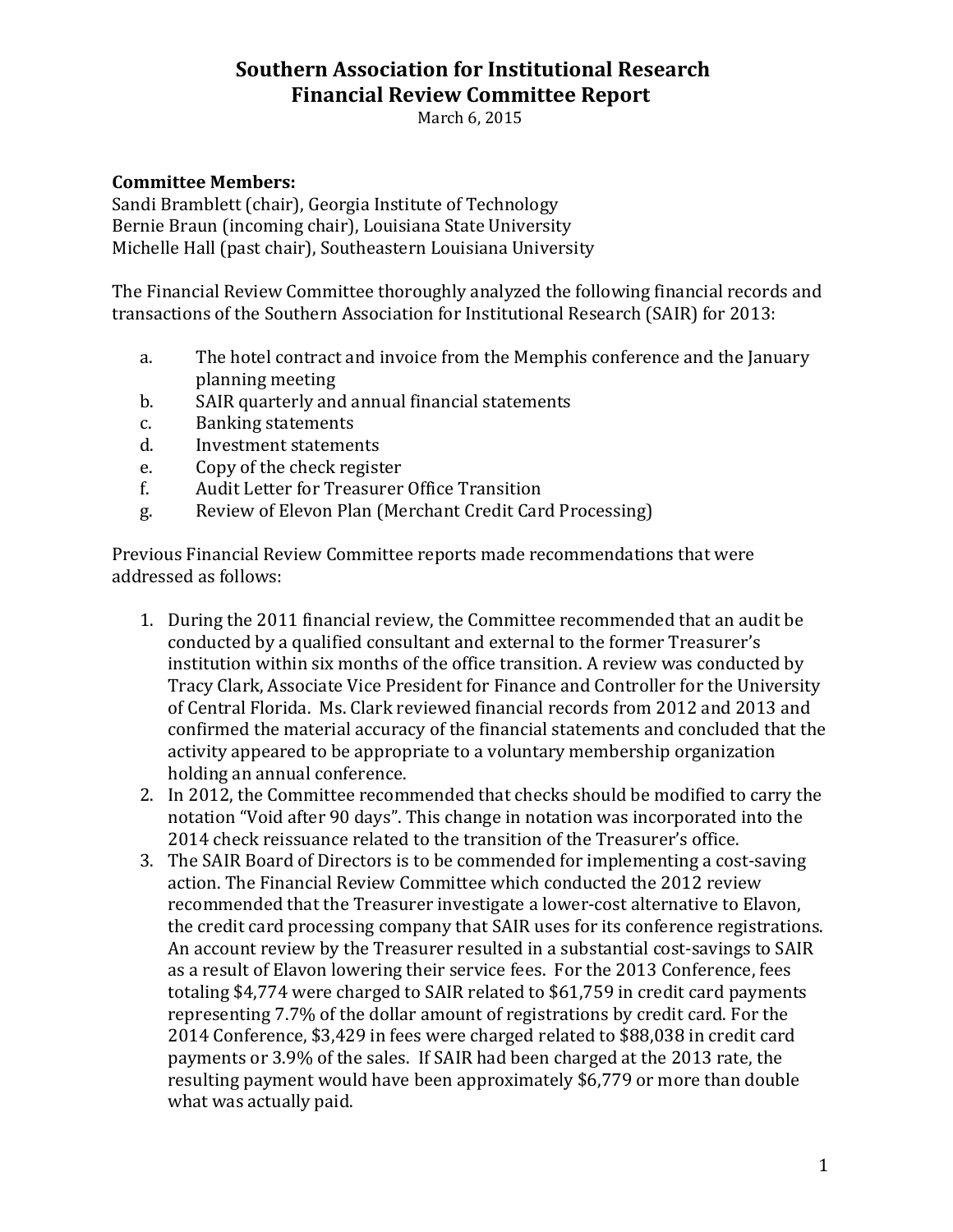#### **Southern Association for Institutional Research Financial Review Committee Report**

March 6, 2015

#### **Current Recommendations:**

Based on our review, the Committee is of the opinion that the records presented are a fair and reasonable representation of the financial activity of the Association during the year and the financial position at the end of the year. In the spirit of encouraging good practice with the reporting of SAIR finances, the Financial Review Committee recommends that the Treasurer ensure that all total rows and columns in each financial statement use formulas to cross check the calculations. It was noted that the 2013 Financial Statements for the first, second and third quarters did not show that total dollar amounts were carried from the Checking Account column to the Total column. It appears that formulas were not used to compute numbers in the Total column as shown in the appendix of this report. While the issue did not affect the reporting of the total dollar amounts at the bottom line, the use of hard-coded numbers that are entered directly into total columns should be discontinued. It should be noted that the fourth quarter and annual financial statements showed the appropriate totals and cross-checked calculations.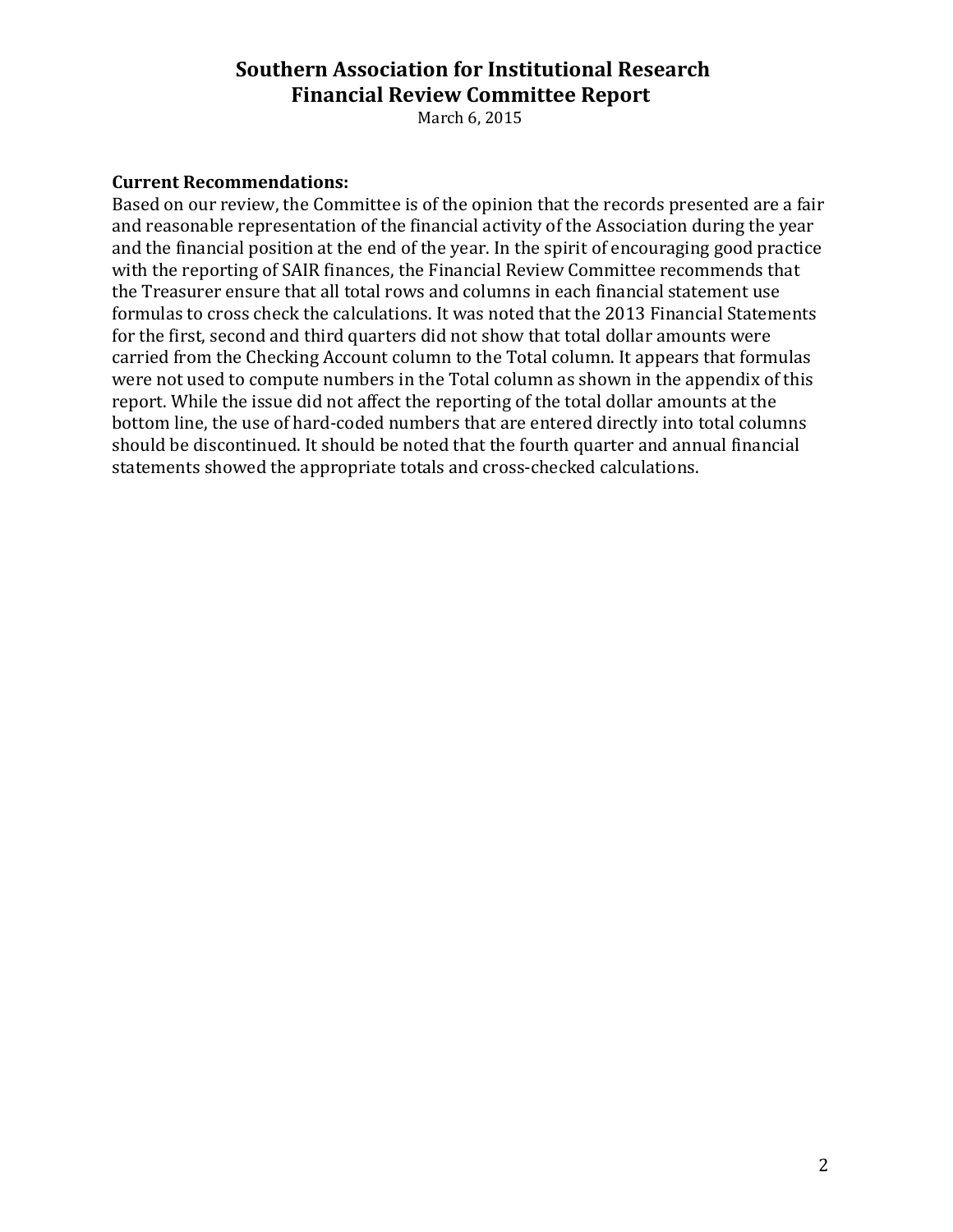# **SAIR Financial Statement** 1st Quarter of 2013

| Assets as of January 1, 2013            |    | <b>Account</b>  |     | <b>SAIR</b>    |              | $CMG*$   |             | PDCF**               |              | <b>Total</b> |
|-----------------------------------------|----|-----------------|-----|----------------|--------------|----------|-------------|----------------------|--------------|--------------|
| Bank balance                            | S  | 29,398.73       | S   |                | \$           |          | \$          |                      | \$           | 29,398.73    |
| Investment balance                      |    |                 | \$  | 32,829.64      | \$           | 5,020.96 | \$          | 5,337.02             | \$           | 43,187.62    |
| <b>Total</b>                            | S  | 29,398.73       | S.  | 32,829.64      | \$           | 5,020.96 | \$          | 5,337.02             | $\mathbf{s}$ | 72,586.35    |
| Income during the quarter:              |    |                 |     |                |              |          |             |                      |              |              |
| New and Renewed Membership              | \$ | 150.00          | \$  |                | \$           |          | \$          |                      | S            | 150.00       |
| 2012 Sponsor payment                    | \$ | 2,000.00        | S   |                | S            |          | $\mathsf S$ |                      | S            | 2,000.00     |
| 2012 Conference payments                | \$ | 425.00          | \$. |                | \$           |          | \$          |                      | \$           | 425.00       |
| Checking Interest                       | \$ | 0.58            | \$  |                | \$           |          | \$          | ä,                   | \$           | 0.58         |
| Donation/deposit to CMG fund            |    |                 |     |                | \$           | 447.00   |             |                      | \$           | 447.00       |
| <b>Investment Interest</b>              | \$ |                 | \$  | 0.82           | \$           | 0.13     | \$          | 0.13                 | \$           | 1.08         |
| <b>Total Income</b>                     | \$ | 2,575.58        | \$  | 0.82           | $\mathbb{S}$ | 447.13   | $\mathbf S$ | 0.13                 | \$           | 3,023.66     |
| <b>Expenditures during the quarter:</b> |    |                 |     |                |              |          |             |                      |              |              |
| January 2012 Board/Planning Meeting     | \$ | 3,972.30        | \$  |                | \$           |          | \$          |                      | \$           | 3,972.30     |
| Transfer to investment                  | \$ | 447.00          | S   |                | \$           |          | \$          |                      | \$           | 447.00       |
| 2012 Conference expenses                | \$ | 106.82          | S   |                | \$           |          | \$          |                      | \$           | 106.82       |
| 2012 Conference refunds                 | S  | 109.35          | S   |                | \$           |          | \$          |                      | \$           | 109.35       |
| Elavon Merchant Account Fees            | \$ | 369.85          | S   |                | \$           |          | \$          |                      | \$           | 369.85       |
| Liability insurance                     | \$ | 995.00          | S   |                | S            |          | \$          |                      | \$           | 995.00       |
| <b>Total Expenditures</b>               | \$ | 6,000.32        | S   | $\blacksquare$ | \$           | u,       | \$          | $\ddot{\phantom{1}}$ | \$           | 6,000.32     |
|                                         | S  | $(3,424.74)$ \$ |     | 0.82           | S            | 447.13   | S           | 0.13                 | $\mathbf S$  | (2,976.66)   |
| <b>Total net income during period</b>   |    |                 |     |                |              |          |             |                      |              |              |
| Assets as of March 31, 2013             |    |                 |     |                |              |          |             |                      |              |              |
| Bank balance                            | \$ | 25,973.99       | \$  |                | \$           |          | \$          |                      |              |              |
| Investment balance                      |    |                 | \$  | 32,830.46      | \$           | 5,468.09 | \$          | 5,337.15             | \$           | 43,635.70    |
| <b>Total</b>                            | \$ | 25,973.99       | \$  | 32,830.46      | \$           | 5,468.09 | \$          | 5,337.15             | \$           | 69,609.69    |

\* CMG: Committee on Mission and Goals

\*\*PDCF: Professional Development Contingency Fund

Bethany Bodo SAIR Treasurer April, 2013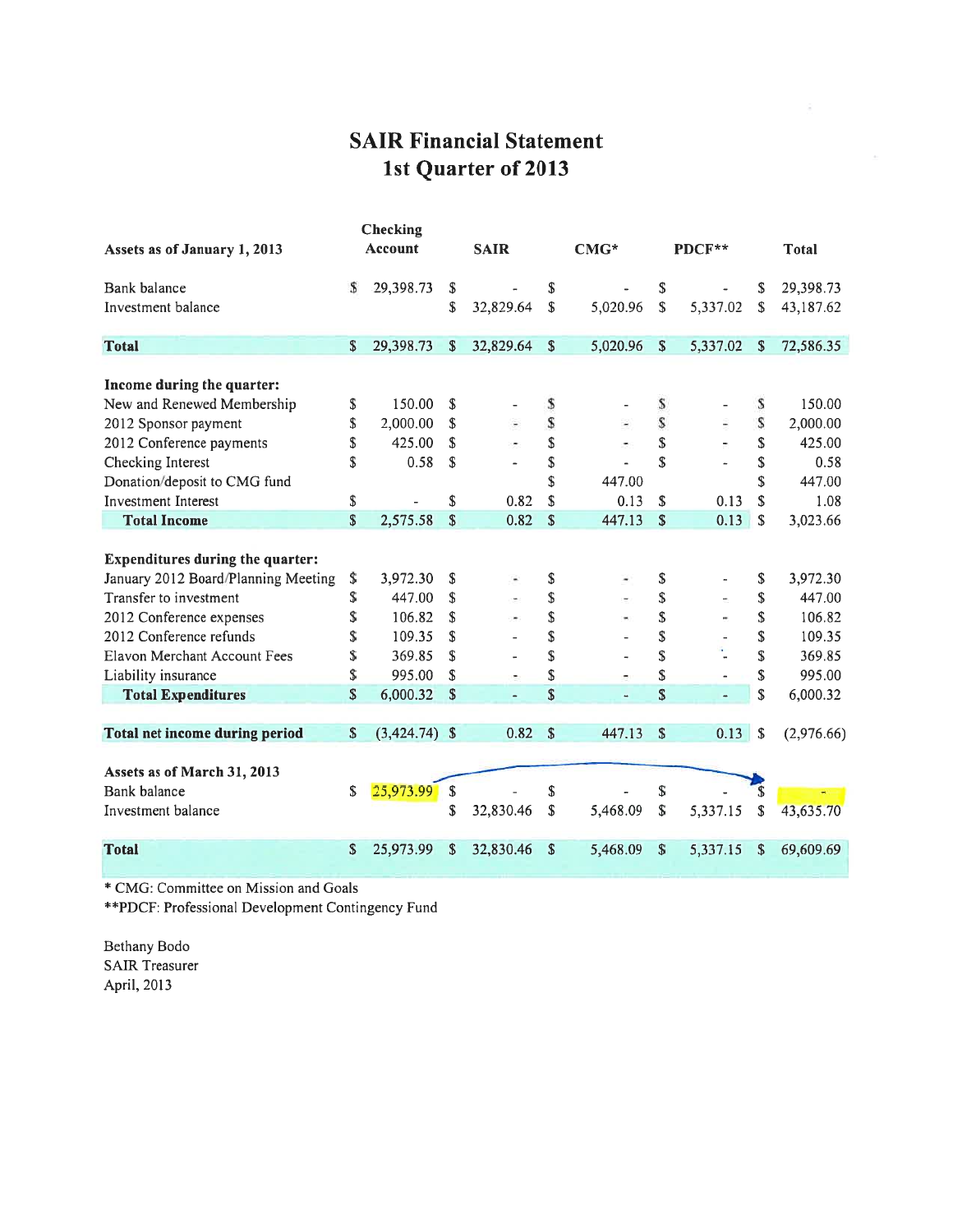# **SAIR Financial Statement** 2nd Quarter of 2013

| Assets as of April 1, 2013                                         | Checking<br>Account |                             | <b>SAIR</b>   |                          |                    | $CMG*$       |                     | PDCF**       |                | <b>Total</b>                |  |  |
|--------------------------------------------------------------------|---------------------|-----------------------------|---------------|--------------------------|--------------------|--------------|---------------------|--------------|----------------|-----------------------------|--|--|
| Bank balance<br>Investment balance                                 | S.                  | 25,973.99                   | S<br>\$       | 32,830.46                | S<br>S.            | 5,468.09     | S<br>\$             | 5,337.15     | S<br>S         | 25,973.99<br>43,635.70      |  |  |
| <b>Total</b>                                                       | $\mathbf{s}$        | 25,973.99                   | S             | 32,830.46                | \$                 | 5,468.09     | $\mathbb{S}$        | 5,337.15     | S              | 69,609.69                   |  |  |
| Income during the quarter:<br>New and Renewed Membership           | \$<br>\$            | 400.00<br>9,300.00          | S<br>\$       |                          | \$<br>\$           |              | S<br>\$             |              | \$<br>\$       | 400.00<br>9,300.00          |  |  |
| 2013 Sponsor payment<br>Checking Interest<br>Larry Jones donations | \$<br>\$            | 0.68<br>625.00              | S             |                          | S                  |              | \$                  |              | \$<br>\$       | 0.68<br>625.00              |  |  |
| <b>Investment Interest</b><br><b>Total Income</b>                  | \$<br>S             | 10,325.68                   | S<br>\$       | 0.82<br>0.82             | S<br>$\mathsf{\$}$ | 0.14<br>0.14 | \$.<br>$\mathbf{s}$ | 0.13<br>0.13 | \$<br>\$       | 1.09<br>10,326.77           |  |  |
| <b>Expenditures during the quarter:</b>                            |                     |                             |               |                          |                    |              |                     |              |                |                             |  |  |
| Corporate Registration (Florida)<br>Cvent contract<br>2012 Taxes   | \$<br>\$<br>\$      | 70.00<br>2,475.00<br>325.00 | S<br>\$<br>\$ |                          | \$<br>\$<br>\$     |              | S<br>\$<br>\$       |              | \$<br>\$<br>\$ | 70.00<br>2,475.00<br>325.00 |  |  |
| Elavon Merchant Account Fees<br><b>Total Expenditures</b>          | \$<br>\$            | 199.85<br>3,069.85          | \$<br>S       | $\overline{\phantom{a}}$ | \$<br>\$           |              | \$<br>$\mathbf{s}$  |              | \$<br>S        | 199.85<br>3,069.85          |  |  |
| <b>Total net income during period</b>                              | $\mathbb{S}$        | 7,255.83                    | $\mathsf{\$}$ | 0.82                     | $\mathbf{s}$       | 0.14         | $\mathsf{\$}$       | $0.13$ \$    |                | 7,256.92                    |  |  |
| Assets as of June 30, 2013<br>Bank halance<br>Investment balance   | S                   | 33,229.82                   | S<br>\$       | 32,831.28                | \$<br>\$           | 5,468.23     | \$<br>\$            | 5,337.28     | S<br>\$        | 43,636.79                   |  |  |
| <b>Total</b>                                                       | S                   | 33,229.82                   | S.            | 32,831.28                | \$                 | 5,468.23     | S                   | 5,337.28     | \$             | 76,866.61                   |  |  |

\* CMG: Committee on Mission and Goals

\*\*PDCF: Professional Development Contingency Fund

Bethany Bodo **SAIR Treasurer** July, 2013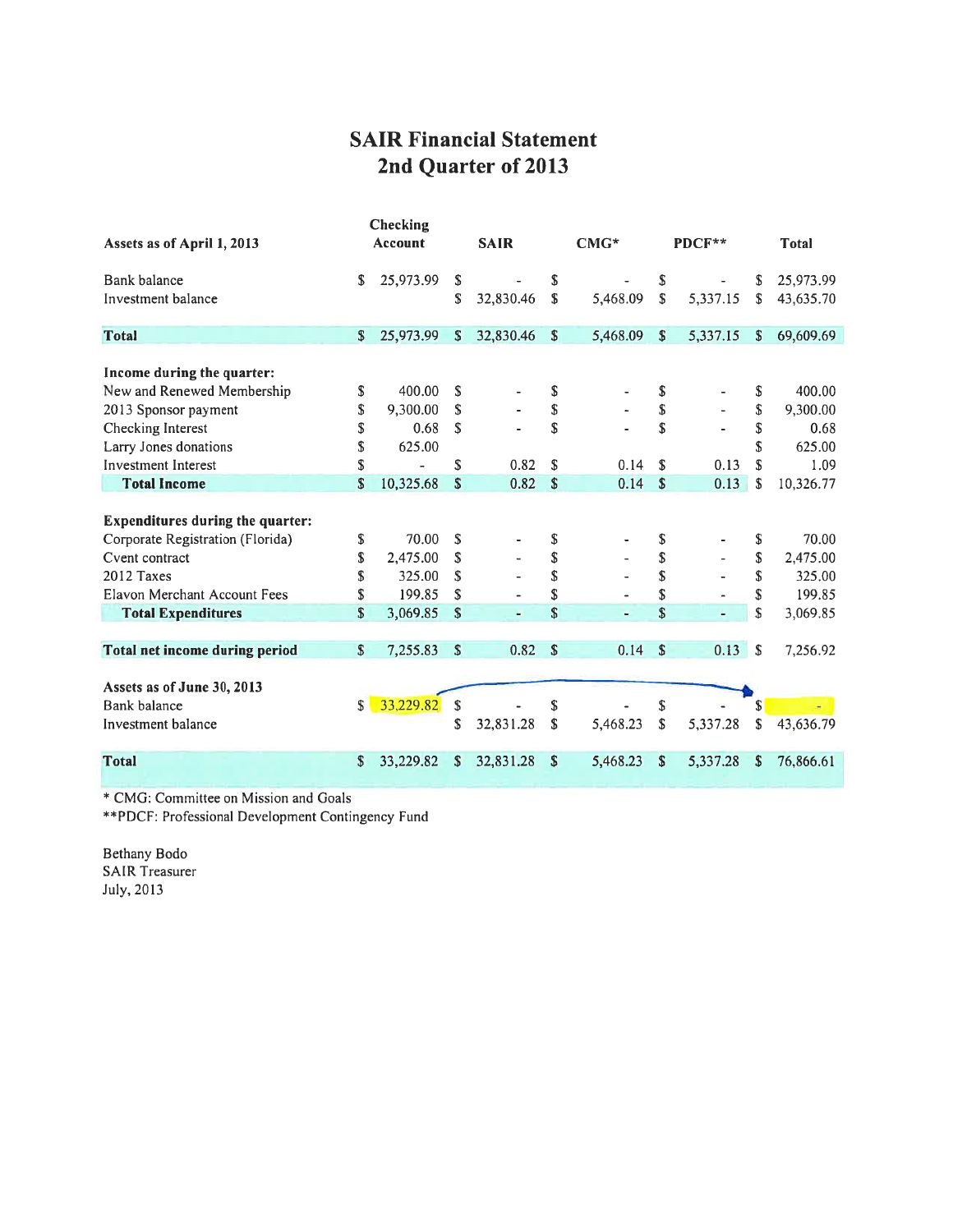### **SAIR Financial Statement** 3rd Quarter of 2013

|                                         |              | Checking       |                         |             |               |          |                           |          |                        |                           |
|-----------------------------------------|--------------|----------------|-------------------------|-------------|---------------|----------|---------------------------|----------|------------------------|---------------------------|
| Assets as of July 1, 2013               |              | <b>Account</b> |                         | <b>SAIR</b> |               | $CMG*$   |                           | PDCF**   |                        | <b>Total</b>              |
| Bank balance                            | S            | 33,229.82      | S.                      |             | \$            |          | \$                        |          | S                      | 33,229.82                 |
| Investment balance                      |              |                | \$                      | 32,831.27   | $\mathbf S$   | 5,468.23 | \$                        | 5,337.29 | S                      | 43,636.79                 |
| <b>Total</b>                            | S            | 33,229.82      | S.                      | 32,831.27   | \$            | 5,468.23 | S                         | 5,337.29 | S                      | 76,866.61                 |
|                                         |              |                |                         |             |               |          |                           |          |                        |                           |
| Income during the quarter:              |              |                |                         |             |               |          |                           |          |                        |                           |
| New and Renewed Membership              | \$           | 250.00         | -S                      |             | S             |          | \$                        |          | \$                     | 250.00                    |
| 2013 Sponsor payment                    | S            | 26,755.00      | <sup>\$</sup>           |             | \$            |          | \$                        |          | \$                     | 26,755.00                 |
| 2013 Conference registrations           | \$           | 86,512.50      |                         |             |               |          |                           |          |                        | 86,512.50                 |
| Checking Interest                       | \$           | 1.72 S         |                         |             | \$            |          | \$                        |          | S                      | 1.72                      |
| Donations                               | \$           | 1,790.00       |                         |             |               |          |                           |          | S                      | 1,790.00                  |
| Bank error                              | \$           | $180.00 -$     |                         |             |               |          |                           |          |                        | 180,00                    |
| <b>Investment Interest</b>              | S            |                | $\overline{\mathbf{S}}$ | 0.83        | $\mathbf S$   | 0.14     | $\mathbf{s}$              | 0.13     | $\mathbf{\mathcal{S}}$ | 1.10                      |
| <b>Total Income</b>                     | \$           | 115,489.22     | $\mathbb S$             | 0.83        | $\sqrt{3}$    | 0.14     | $\boldsymbol{\mathsf{S}}$ | 0.13     |                        | \$115,490.32              |
|                                         |              |                |                         |             |               |          |                           |          |                        |                           |
| <b>Expenditures during the quarter:</b> |              |                |                         |             |               |          |                           |          |                        |                           |
| Office supplies                         | \$           | 107.37         | S                       |             | \$            |          | \$                        |          | \$                     | 107.37                    |
| Shipping                                | \$           | 49.54          | \$                      |             | \$            |          | \$                        |          | \$                     | 49.54                     |
| Conference expenses                     | \$           | 4,089.84       | \$                      |             | \$            |          | \$                        |          | \$                     | 4,089.84                  |
| Best Paper 2012                         | S            | 500.00         | S.                      |             | \$            |          | \$                        |          | \$                     | 500.00                    |
| Elavon Merchant Account Fees            | S            | 3,064.74       | \$                      |             | \$            |          | \$                        |          | S                      | 3,064.74                  |
| Bank error corrected                    | S            | 180.00         | \$                      |             | \$            |          | \$                        |          | S                      | 180.00                    |
| Investment annual fee                   | \$           |                | \$                      | 60.00       | $\mathcal{S}$ |          | \$                        |          | \$                     | 60.00                     |
| <b>Total Expenditures</b>               | \$           | 7,991.49       | $\mathbf S$             | $-4$        | $\mathsf{s}$  |          | \$                        |          | \$                     | 8051.49<br>7,991.49       |
|                                         |              |                |                         |             |               |          |                           |          |                        |                           |
| <b>Total net income during period</b>   |              | \$107,497.73   | \$                      | 0.83)       | $\sqrt{s}$    | 0.14     | $\mathbf{s}$              | 0.13     |                        | \$107498.83<br>107,438,83 |
| Assets as of September 30, 2013         |              |                |                         | $-59.17$    |               |          |                           |          |                        |                           |
| <b>Bank</b> balance                     | $\mathbb{S}$ | 140,727.55     |                         |             | \$            |          | \$                        |          | $S^{\bullet}$          |                           |
|                                         |              |                |                         |             |               |          |                           |          |                        |                           |
| Investment balance                      |              |                | S                       | 32,772.10   | S             | 5,468.37 | \$                        | 5,337.42 | \$                     | 43,637.89 43,597.89       |
| <b>Total</b>                            |              | \$140,727.55   | S                       | 32,772.10   | -S            | 5,468.37 | Ŝ.                        | 5,337.42 |                        | \$184,305.44              |

\* CMG: Committee on Mission and Goals

\*\*PDCF: Professional Development Contingency Fund

Bethany Bodo **SAIR Treasurer** October, 2013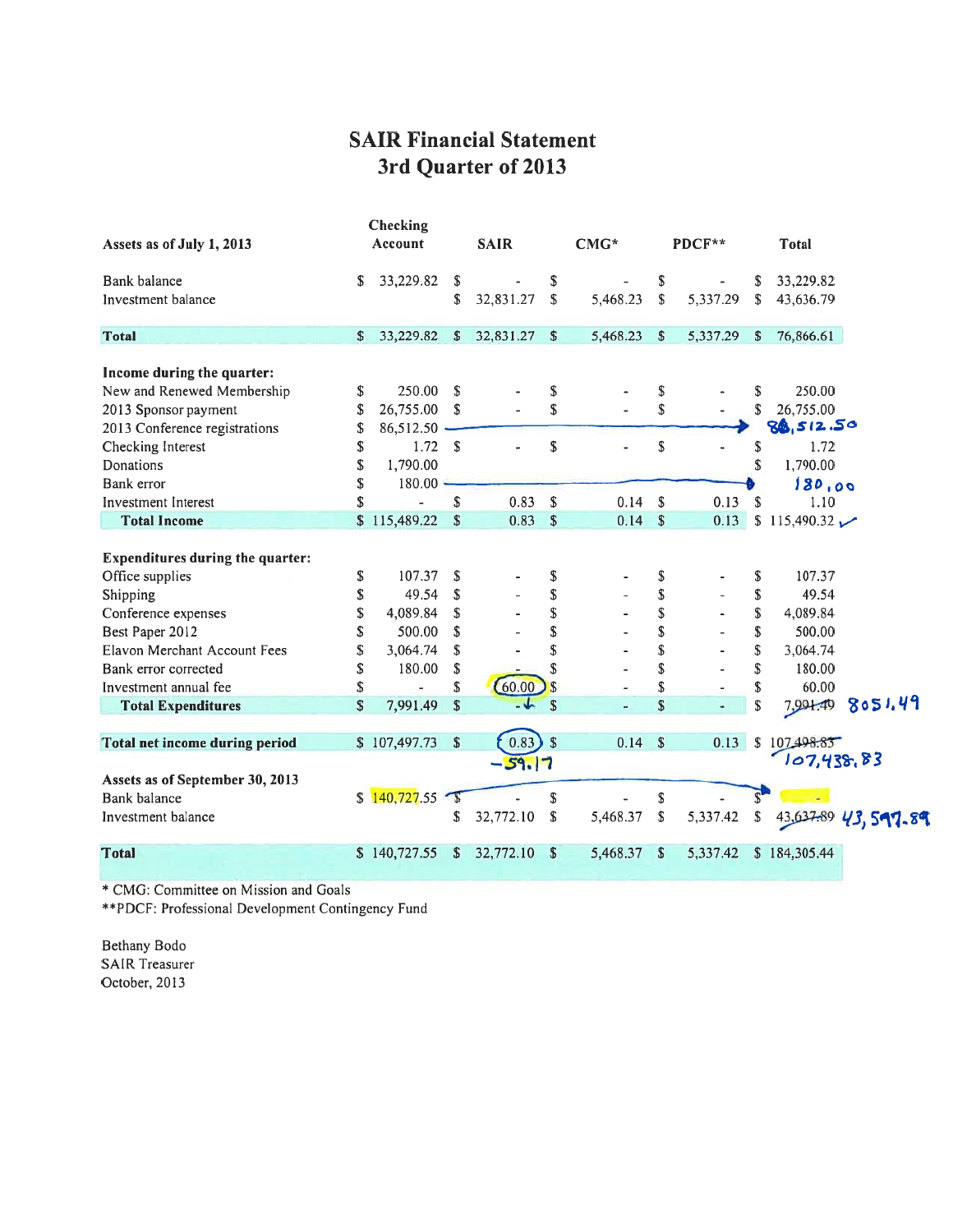#### **SAIR Financial Statement** 4th Quarter of 2013

|                                                  |     | Checking                                                         |     | <b>Investment Account</b>                |                     |                          |    |                            |         |              |
|--------------------------------------------------|-----|------------------------------------------------------------------|-----|------------------------------------------|---------------------|--------------------------|----|----------------------------|---------|--------------|
| Assets as of October 1, 2013                     |     | <b>Account</b>                                                   |     | <b>SAIR</b>                              |                     | CMG*                     |    | PDCF**                     |         | Total        |
| <b>Bank balance</b>                              | \$. | 140,727.55 \$                                                    |     | $\Box$                                   | \$                  | $\overline{\phantom{a}}$ | \$ | $\overline{\phantom{a}}$   |         | \$140,727.55 |
| Investment balance                               | \$  | $\blacksquare$                                                   |     | \$32,772.10                              |                     |                          |    | $$5,468.37$ $$5,337.42$ \$ |         | 43,577.89    |
| <b>Total</b>                                     |     | $$140,727.55 \t$32,772.10 \t$5,468.37 \t$5,337.42 \t$184,305.44$ |     |                                          |                     |                          |    |                            |         |              |
| Income during the quarter:                       |     |                                                                  |     |                                          |                     |                          |    |                            |         |              |
| New and Renewed Membership                       | \$  | 50.00                                                            | \$  |                                          | \$                  |                          | \$ |                            | \$      | 50.00        |
| Conference Income from Registrations             | \$  | 14,382.00                                                        | \$  |                                          | \$                  |                          | \$ | œ.                         | \$      | 14,382.00    |
| Sponsor Income                                   | \$  | 2,670.00                                                         | \$  |                                          | \$                  | $\blacksquare$           | \$ | ÷                          | \$      | 2,670.00     |
| Checking Interest                                | \$  | 1.76                                                             | \$  | ×,                                       | \$                  | $\overline{\phantom{a}}$ | \$ | ×                          | \$      | 1.76         |
| T-shirt Income                                   | \$  | 975.00                                                           | \$  |                                          | \$                  |                          | \$ | $\overline{\phantom{a}}$   | \$      | 975.00       |
| Investment Interest                              | \$  |                                                                  | \$  | 0.83                                     | $\ddot{\mathsf{S}}$ | 0.13                     | Ś  | 0.14                       | $\zeta$ | 1.10         |
| <b>Total Income</b>                              | Ś   | 18,078.76                                                        | Ś   | 0.83                                     | $\mathsf{\hat{S}}$  | 0.13                     | Ś  | 0.14                       | \$      | 18,079.86    |
| <b>Expenditures during the quarter:</b>          |     |                                                                  |     |                                          |                     |                          |    |                            |         |              |
| Speaker fee and travel                           | \$  | 2,307.21                                                         | \$  |                                          | \$                  |                          | \$ |                            | \$      | 2,307.21     |
| Hotel                                            | \$  | 96,961.53                                                        | \$  |                                          | \$                  |                          | \$ |                            | \$      | 96,961.53    |
| Workshop expenses                                | \$  | 327.47                                                           | \$  |                                          | \$                  |                          | \$ |                            | \$      | 327.47       |
| <b>Elavon Merchant Account Fees</b>              | \$  | 1,709.19                                                         | \$  |                                          | \$                  |                          | \$ |                            | \$      | 1,709.19     |
| Travel Grants and registration refund for grants | \$  | 3,527.50                                                         | \$  |                                          | \$                  |                          | \$ | ş                          | \$      | 3,527.50     |
| Sponsor overpayment                              | \$  | 65.00                                                            | \$  | é.                                       | \$                  |                          | \$ | ×                          | \$      | 65.00        |
| Membership overpayment                           | \$  | 50.00                                                            | \$  |                                          | \$                  |                          | \$ | $\overline{\phantom{a}}$   | \$      | 50.00        |
| Expenses                                         | \$  | 10,765.91                                                        | \$  |                                          | \$                  | ۰                        | \$ | ÷.                         | \$      | 10,765.91    |
| Refunds / overpayment refunds                    | \$  | 2,274.50                                                         | Ś   |                                          | \$                  |                          | \$ | ۰                          | \$      | 2,274.50     |
| <b>Total Expenditures</b>                        |     | \$117,988.31                                                     | Ś   |                                          | \$                  |                          | \$ | ź                          | Ś       | 117,988.31   |
| <b>Total net income during period</b>            |     | $$$ (99,909.55) \$                                               |     | 0.83                                     | $\zeta$             | 0.13                     | \$ | 0.14                       | \$.     | (99,908.45)  |
| Assets as of December 31, 2013                   |     |                                                                  |     |                                          |                     |                          |    |                            |         |              |
| <b>Bank balance</b>                              | \$  | 40,818.00                                                        | \$. |                                          | \$                  |                          | \$ |                            | \$      | 40,818.00    |
| Investment balance                               | \$  |                                                                  |     | \$32,772.93                              |                     |                          |    | $$5,468.50$ $$5,337.56$ \$ |         | 43,578.99    |
| <b>Total</b>                                     | Ś.  | 40,818.00                                                        |     | $$32,772.93$ $$5,468.50$ $$5,337.56$ $$$ |                     |                          |    |                            |         | 84,396.99    |

Bethany Bodo SAIR Treasurer, January 15th, 2014

\* CMG: Committee on Mission and Goals

\*\*PDCF: Professional Development Contingency Fund